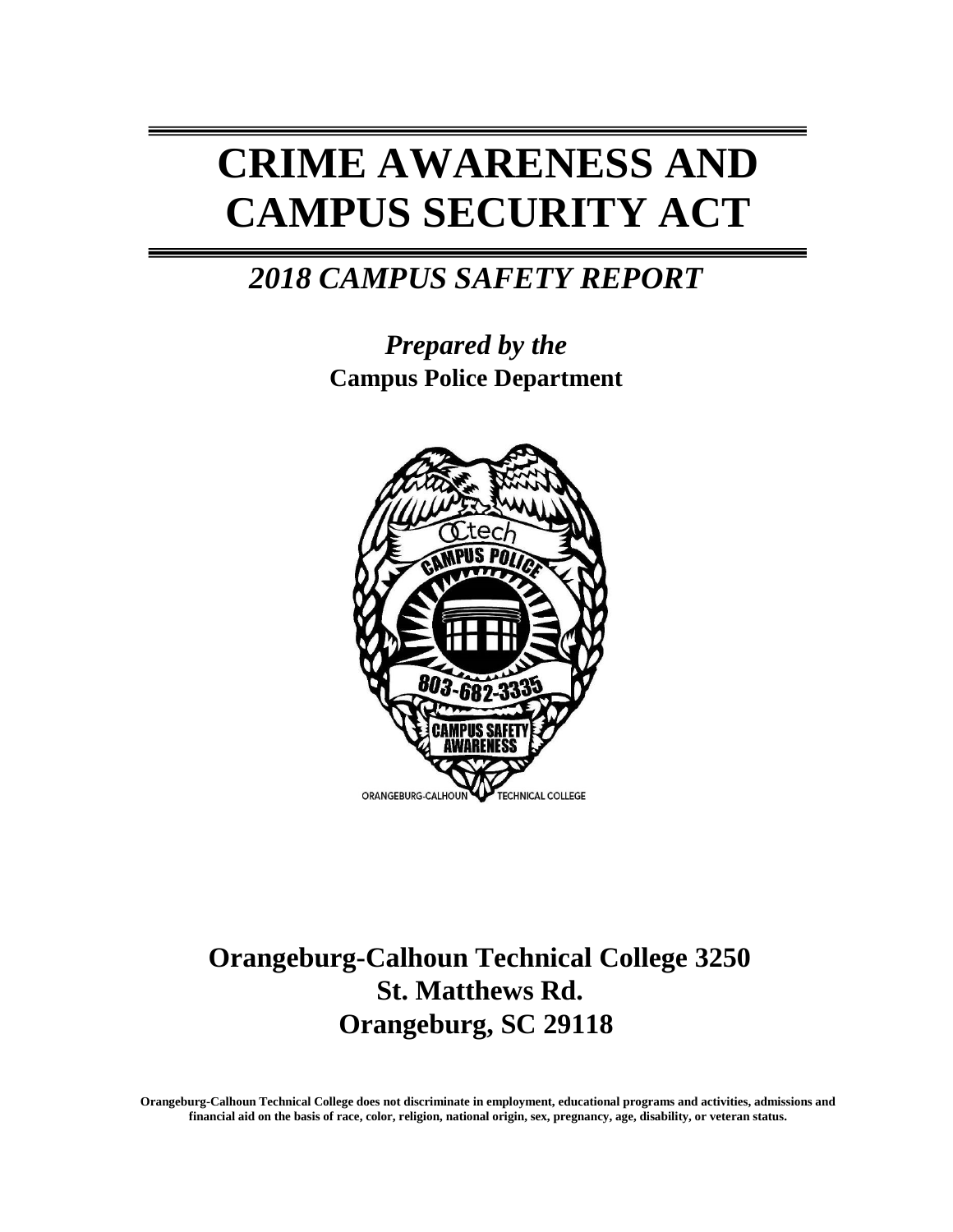### A Message from the President

The mission of Orangeburg-Calhoun Technical College (OC Tech) is "to provide relevant training and education in an environment that inspires success and promotes self-reliance for students, and fosters economic development for the region". Inherent in that mission is our goal to provide a safe learning and working environment for faculty, staff, students, and visitors. Operationally, all members of the faculty and staff at this institution play a vital role in fulfilling that goal by making students our priority, making a commitment to community, dedicating ourselves to quality, and valuing those skills that provide opportunity for all members of the OC Tech family. Within that family, we have a committed campus police staff, who are proactive in deterring criminal activity on campus, yet also serving as ambassadors to those stakeholders who arrive on our campus. I am very proud of the work they've accomplished through their belief and commitment to the philosophy of community policing.

As a two-year technical college, and a commuter campus, we serve diverse populations of students, and work diligently to be proactive in deterring any type of criminal activity on campus. However, we do understand that instances beyond our control do occur, and therefore, we value shared decision making and collaboration in developing plans to address those types of occurrences.

OC Tech has a strong, positive reputation in the community for the high level of customer service, the strong academic rigor it provides students, and the quality of its employees, but this reputation would not be as it is today without the assistance of our public safety department. Thank you for taking the opportunity to review the OC Tech Crime Safety Report, and the reader of this publication will discover, after reviewing the information contained in this document, that safety and security on this campus is a priority, and we as an institution, value the work provided by our staff.

Walk A. John

Dr. Walt A. Tobin President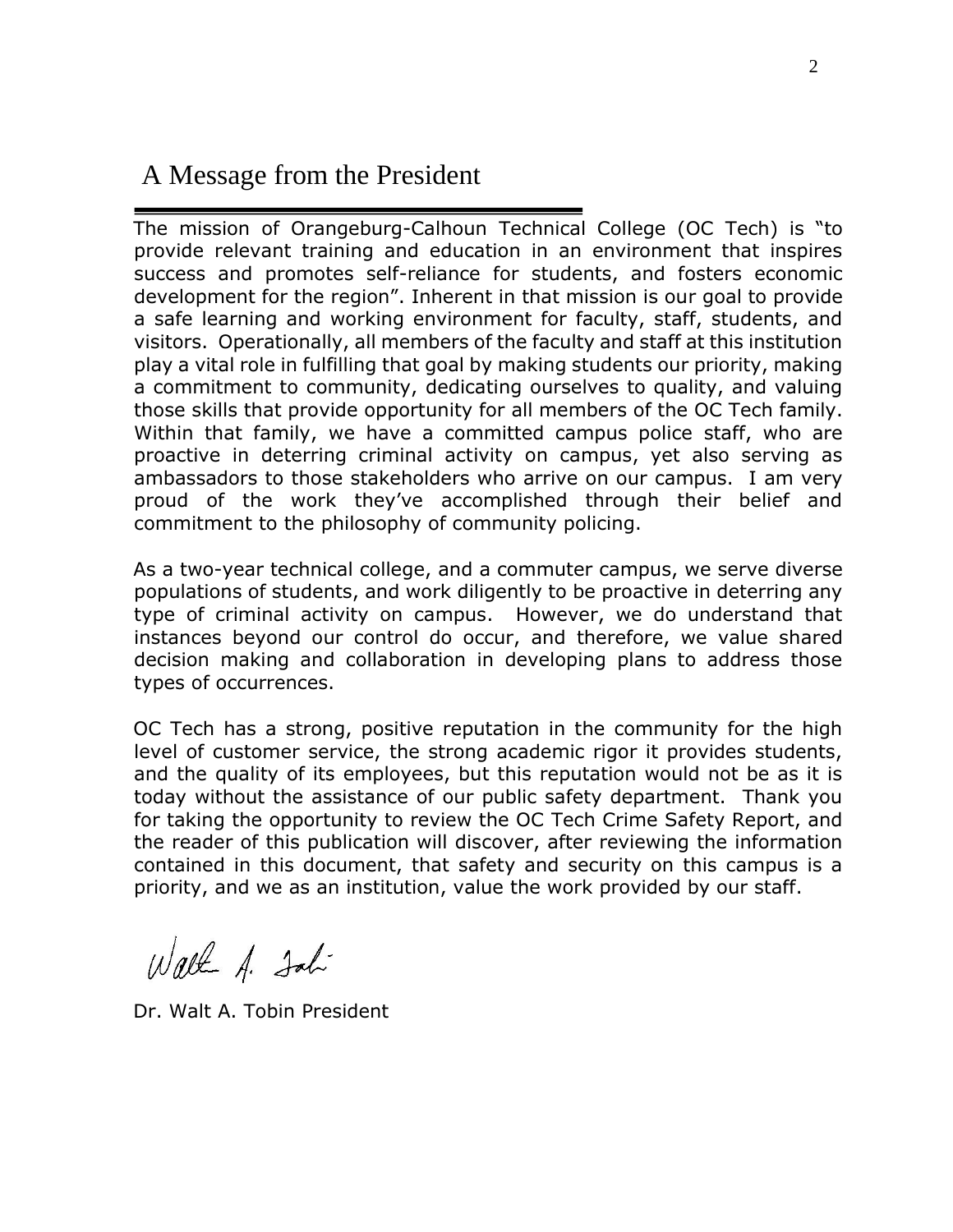### **PURPOSE**

Orangeburg-Calhoun Technical College is committed to providing a safe and secure environment for students, faculty, staff and visitors. The information in this publication is to comply with requirements set forth under the 1998 Jeanne Clery Disclosure of Campus Security Policy and Campus Crime Statistics Act. The act is commonly referred to as the "Clery Act." This report is updated on an annual basis and is disseminated to all College students, faculty, staff, and interested individual via web distribution. Upon request, this report will also be provided in printed format to any applicant for enrollment or employment, as well as to any current student, faculty, staff, or interested individuals.

### **POLICY**

It is the policy of Orangeburg-Calhoun Technical College that any criminal act, act or threat of violence, injury, destruction of College or personal property, traffic accident, or other situation which occurs on the campus which may constitute an emergency, a danger to the health, safety or property of any person; or a threat to the public order; be reported immediately. The following is the procedure for reporting any of the above, or other potential criminal actions and/or other emergencies:

During normal operating hours, incident reports should be made to Campus Police Office. The Campus Police Office is located in the Gressette Learning Resources Center, Building B, Office 107. Please dial telephone ext. 1336 and either speak with the officer on duty or, in the event of non-emergencies, leave a voice mail message. In the event of an emergency, and there is no answer at ext. 1336, dial cell phone **803-682-3335** or press **0** from a college phone. By pressing 0, the phone will automatically dial the switchboard. This number is monitored from 8:00 a.m. to 6:00 p.m., Monday-Thursday and on Friday 8:00 a.m.to 1:30 p.m. After 6:00 p.m. on Monday – Thursday and on Friday after 1:30p.m., please follow the following instructions for reaching the officer on duty:

- Monday Friday, call the Campus Police cellular phone at **803-682-3335**. For nonemergencies, leave a voice mail message. The phone will automatically notify the officer of any messages.
- If there is an emergency and no answer, call the Front Desk in Building S (Student and Community Life Center) at extension 1211 (803-535-1211, off-campus). This number will be monitored from 8:00 a.m. to 6:00 p.m., Monday – Thursday and Friday 8:00 a.m. to 1:30 p.m.
- If there is an emergency situation after 6:00 p.m., call the campus police department main number at ext. 1336 (803-535-1336, off campus) or the department cellular phone at **803-682-3335**. This number will also be available as a back-up option during the other times. Red emergency call boxes are available on campus. Monday – Thursday, they ring at the Front Desk in Building S from 8:00 a.m. – 6:00 p.m. On Friday, the red emergency call boxes are available  $8:00$  a.m.  $-1:30$  p.m. and connect to the front desk in Bldg. S.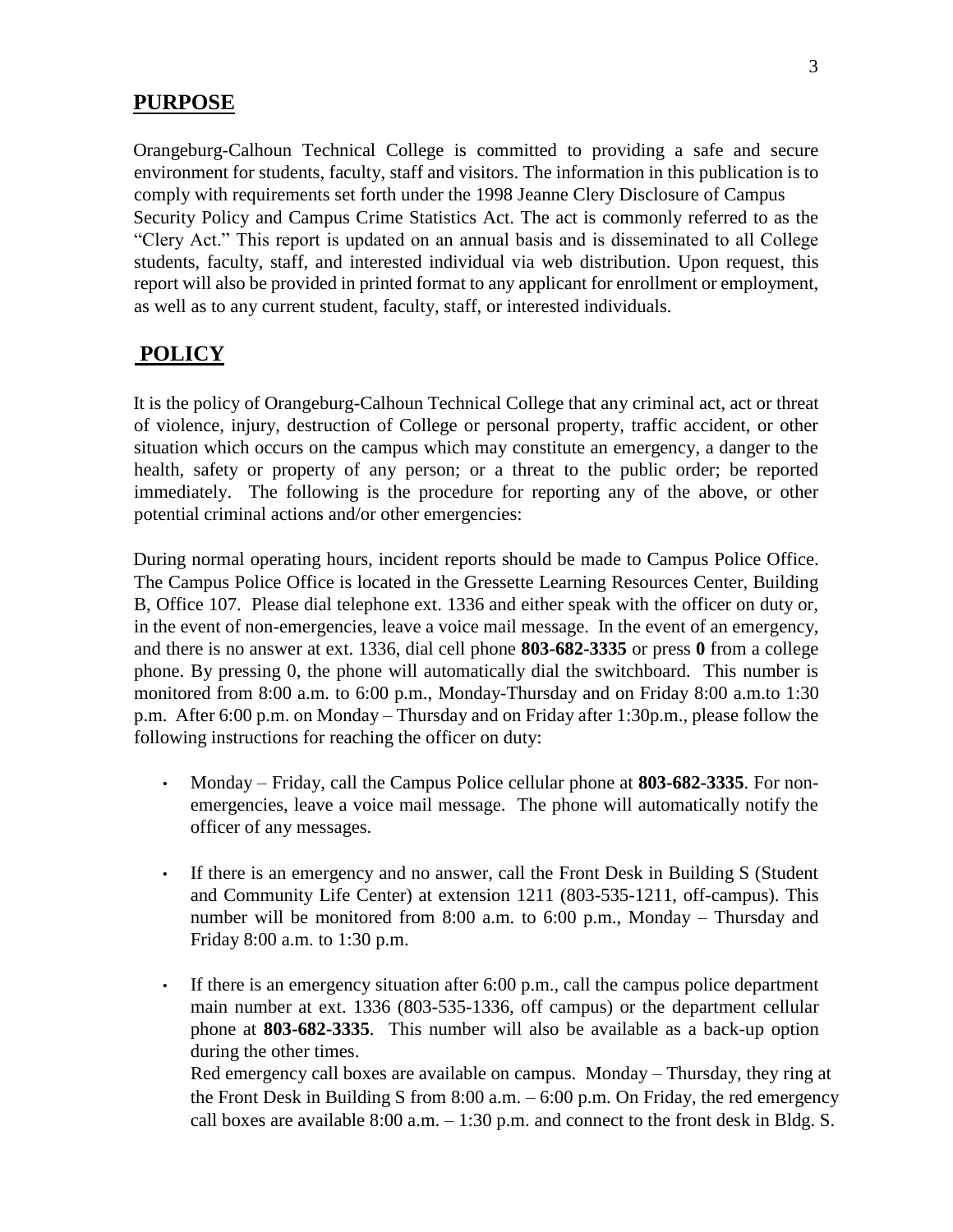• Blue Light call boxes are strategically located on campus. These boxes connect directly to the radios of the Campus Police Officers.

In extreme emergencies such as serious injuries (first aid), fire and other life threatening situations, any employee or student is authorized to dial 911 and make a direct request for assistance. Further notification through proper college channels may be completed when time permits. The officer on duty shall initiate the emergency notification system, notifying the appropriate individuals.

Note: To dial any outside number, first dial 9, listen for dial tone, and then dial the number.

An initial and necessary follow-up investigation of the allegations will be conducted. Reports are treated confidentially. When notified of a crime, the assigned officer will work closely with the victim to resolve the problem. The victim maintains the right to drop or decline prosecution of the case at any time and to choose whether to pursue the case through the criminal justice system, the campus judicial system, or both. If an incident is considered an immediate threat to members of the campus community, that information will be shared through crime alert notices.

### **THE DEPARTMENT OF CAMPUS POLICE**

Orangeburg-Calhoun Technical College provides full-service police protection to the campus community through its Campus Police Department. The department is a fully independent law enforcement agency reporting to the Human Resources Director. Campus Police Officers are commissioned as State Constables with state wide jurisdiction and have complete police authority to arrest anyone involved in illegal acts on campus and areas off campus. If any violation of College rules and regulations are committed by a college member, the incident may also be referred to Student Services for disciplinary action. The office of Student Services ensures that safety/security policies are uniformly executed and conveyed in a clear and consistent manner to the student body. Reports involving major offenses are shared with the State Law Enforcement Division (SLED) and Orangeburg County Sheriff Department (OCSD) and joint investigations may occur. The prosecution of criminal offenses, felony or misdemeanor, are conducted at Magistrate, General Sessions or Federal Court.

By mutual agreement with state and federal agencies, OC Tech Campus Police Department maintains a read only computer terminal. Through this system, law enforcement personnel can access the National Crime Information Center computer system as well as South Carolina Crime Information databases. These databases are used for accessing criminal history data, nationwide police records, driver/vehicle identification information along with other local, state and federal law enforcement information. OC Tech Campus Police department has direct radio communication with local law enforcement agencies over the Palmetto 800 communications network.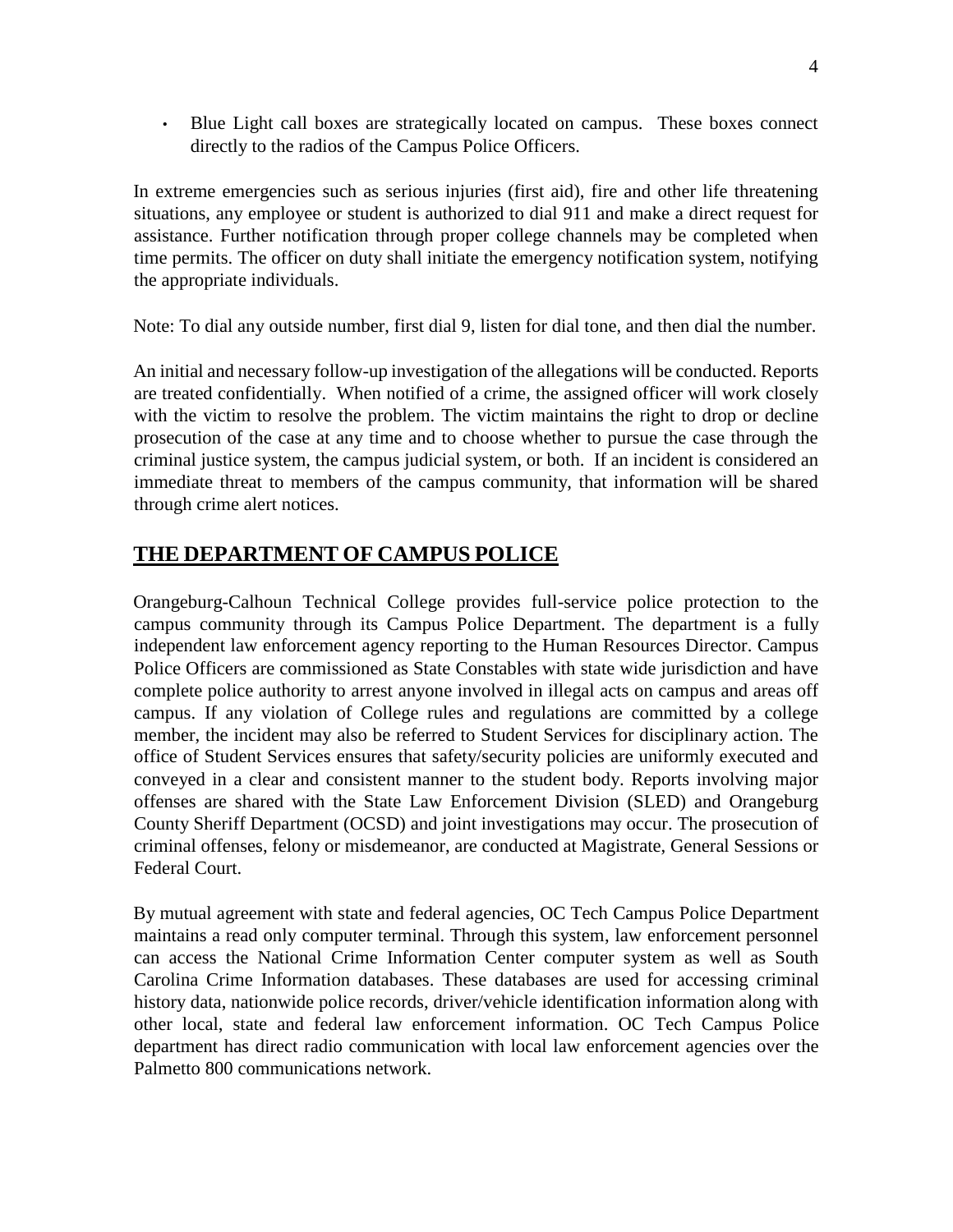Criminal activity engaged in by students at off campus locations may be monitored and recorded by local law enforcement agencies. This information may be provided to the Vice President of Student Services for any action that may be required and appropriate. While Orangeburg County Sheriff's Department has primary jurisdiction in off campus areas in close proximity to campus and concurrent jurisdiction on campus, OC Tech Campus Police Officers often respond to incidents that may involve students.

Job duties of OC Tech Police Officers include but are not limited to:

- 1. Patrolling the campus on a routine basis, making security checks of buildings and grounds, and investigating any suspicious person or activity.
- 2. Checking parking lots and the campus in general; enforcing the traffic and parking regulations.
- 3. Registering vehicles for identification purposes.
- 4. Assisting in fire prevention
	- A. Posting fire plans and instructions throughout the campus.
	- B. Routinely checking fire extinguishers throughout the campus for serviceability.
	- C. Summoning the fire department when needed.
- 5. Investigating accidents to personnel and securing appropriate medical attention.
- 6. Initiating investigations and police reports from complaints dealing with thefts, assaults, disturbances, etc.
- 7. Making bank deposits, picking up and delivering mail to post office, performing flag duty, and locking and unlocking main entrance to buildings.
- 8. Reporting campus security lights that need repairs.
- 9. Maintaining a desk log and recording events as they take place during a tour of duty.

### **CAMPUS LAW ENFORCEMENT POLICIES AND PRACTICES**

In the event of a disturbance (non-violent), the OC Tech Campus Police Department tries to solve it on campus without affecting an arrest. When a crime is committed or probable cause exists, arrests are made by the officer on duty and the subjects are transported to Orangeburg-Calhoun Detention Center and charges are filed.

- 1. The Sheriff's Department is called in on major incidents for assistance and back up. The South Carolina Law Enforcement Division (SLED) is called to enter the investigation if it involves other counties in the state.
- 2. The Department of Campus Police does report crimes to the Uniform Crime Reporting System. The officers at the College will assist in other matters when called upon.
- 3. The College has excellent working relationships with the local sheriff, fire departments, rescue, and the hospital.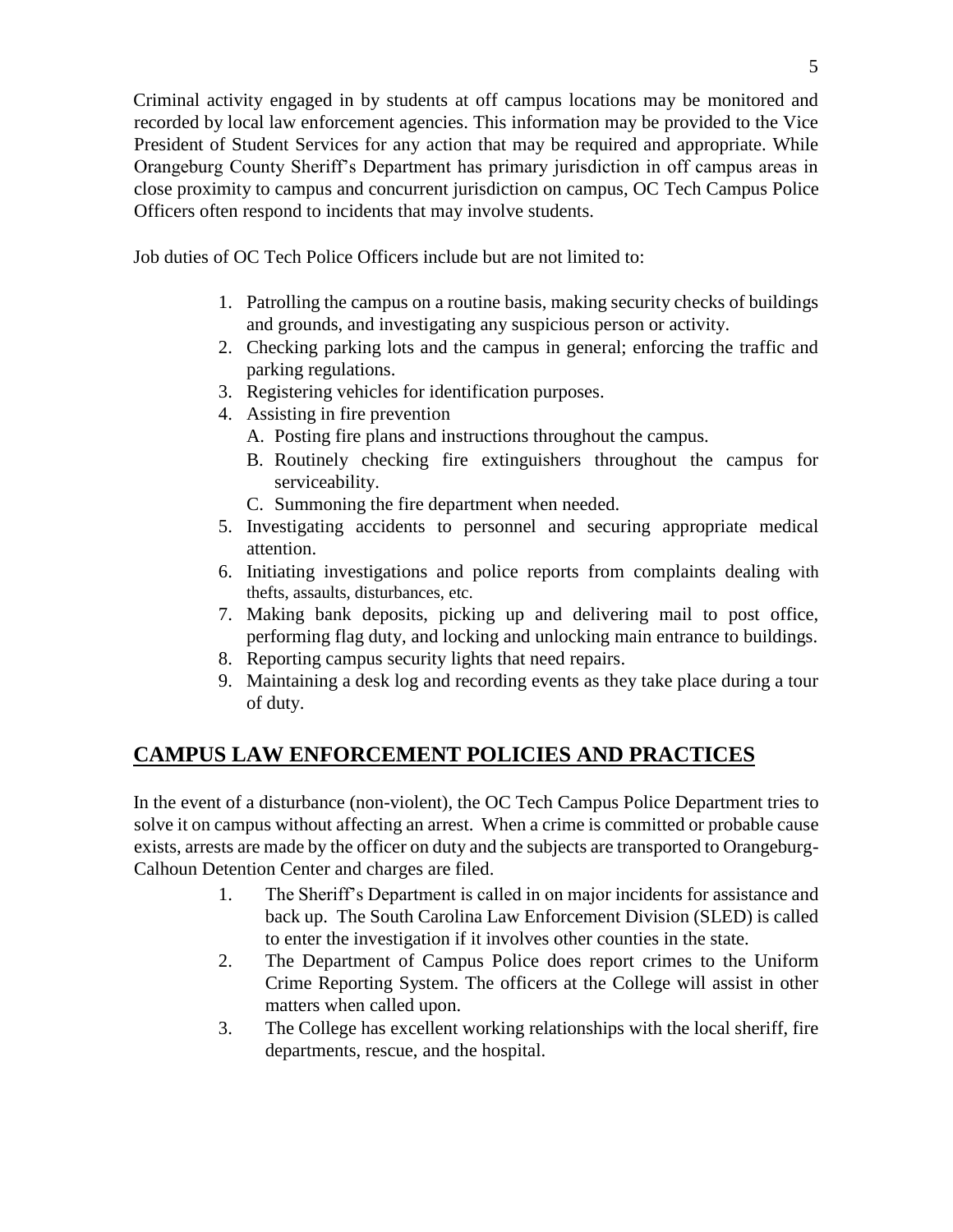### **Crime Statistics and Reporting**

Numerous efforts are made to advise members of the campus community on a timely basis about campus crime and crime related problems.

#### **Timely Warnings**

In the event that a situation arises, either on or off campus, that, in the judgment of the Chief of Campus Police and/or the Crisis Response Team, constitutes a credible ongoing or continuing threat, a campus wide "timely warning" will be issued. The warning will be issued through the college intercom message and e-mail system to faculty and staff, through OCtech Alert System to cell phone and email, via building and areas captains and if necessary, by memo to the media.

Anyone with information warranting a timely warning should report the circumstances to the Campus Police Office, by phone **803-682-3335** or in person at the Campus Police Office, Gressette Learning Resources Building, Building B, Office 107.

#### **OC Tech Alert Systems**

OC Tech Alert allows the college to send emergency messages to multiple phone numbers and emails of students and employees. The college email address is automatically enrolled in the alert system. Students and employees are encouraged to add cell phone numbers and personal email addresses to the system. Adding a cell phone and an email will allow the receipt of emergency texts, voice messages, and emails. Students are directed to a link on their D2L accounts and employees may use the link on SharePoint or College website.

If the cell phone does not have text messaging as part of the plan, there may be a charge from the carrier (usually less than .50 per message) when the messages are received. The College currently tests the system annually.

#### **Campus Surveillance System**

Orangeburg-Calhoun Technical College is committed to enhancing the quality of life for Students, Faculty, Staff and Visitors of the College by integrating the best practices of safety and security with technology. A critical component of a comprehensive security plan is the utilization of a surveillance camera system. The surveillance of public areas is intended to deter crime and assist in protecting the safety and property of the College. It is an extension of the college's law enforcement function and is managed by the OC Tech Campus Police Department.

The existence of this procedure does not imply or guarantee that cameras will be monitored in real time 24 hours a day, seven days a week, however the College reserves the right to do so.

#### **Eyewitness**

The OC Tech Campus Police department has a safety and security hotline called **eyewitness**. The phone number is **803-268-2626**. This hotline provides students, faculty and staff an anonymous number to report any information they have witnessed, observed or know of that may threaten the safety and security of anyone on campus. If you call, you are not required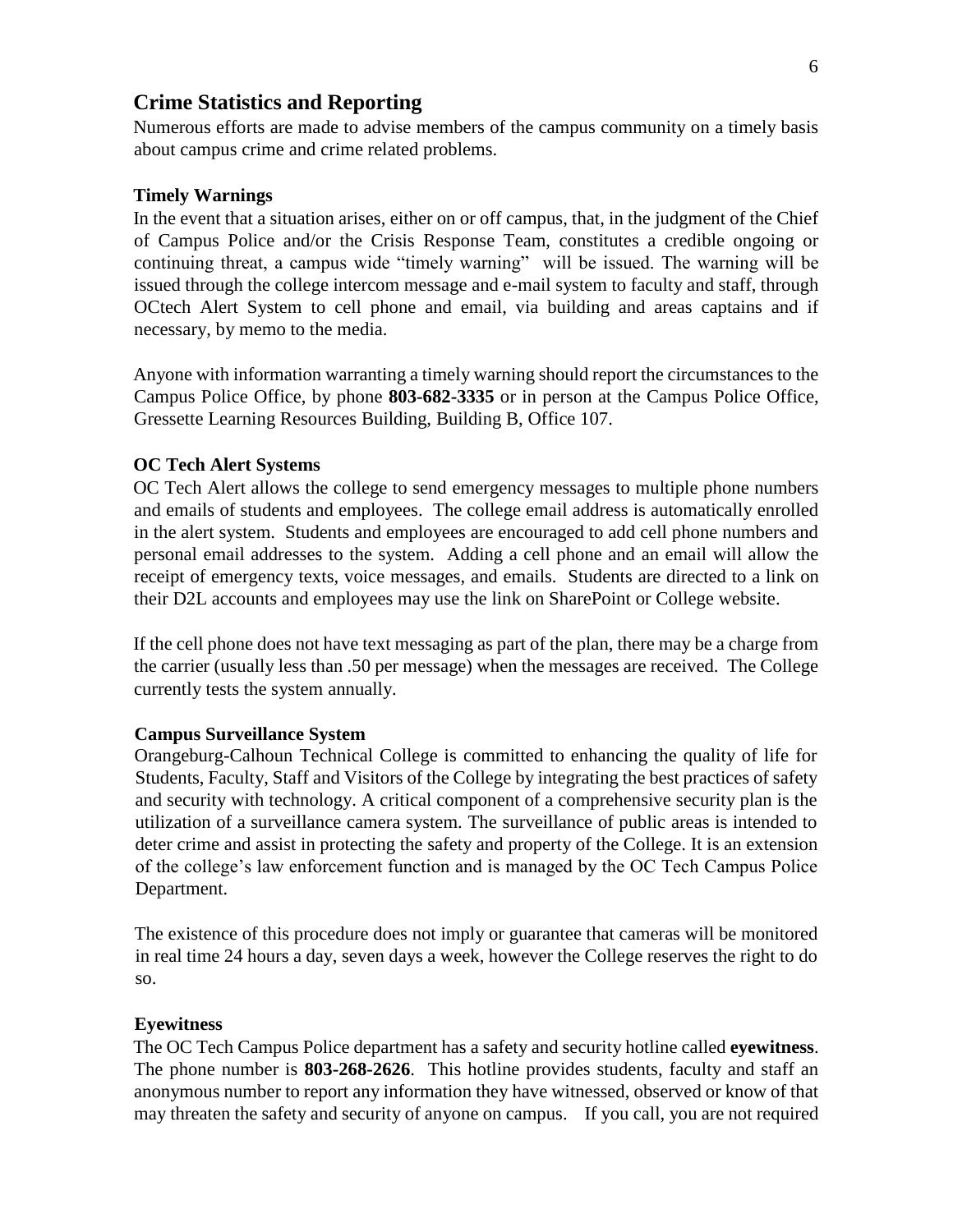to leave any contact information unless you wish. The hotline will be checked twice a day, Monday-Thursday, and once on Friday. To report emergencies, you will continue to call the Campus Police cell phone **803-682-3335**. A truly safe campus can only be achieved through the full cooperation of all the students, faculty, and staff.

### **Crime Log**

A summary of criminal incidents is maintained at the Campus Police Office located in Building. B, room 107. This log can be viewed during normal business hours (Monday-Thursday, 8:00 a.m.-5:00 p.m.) and on Friday 8:00 a.m.-1:30 p.m. The Clery Act does not require disclosure of all crimes.

### **Tobacco Free Campus**

Orangeburg-Calhoun Technical College is committed to providing an environment conducive to its mission that is safe, healthy and comfortable. Due to well documented health and safety risks related to smoking, and the College's commitment to support the comfort and well-being of its various constituents, the College is a "tobacco-free" campus. Tobacco use is prohibited on all property owned or controlled by the College. This prohibition includes all buildings and grounds. This policy is in effect at all times with no exceptions.

### **Safety and Security Response Manual**

The College has published a Safety and Security Response Manual that incorporates emergency response and evacuation policies and procedures for a variety of situations. Information in the plan ranges from general guidelines for dealing with potential emergency situations to specific information on what to do for a variety of specific situations. The information is provided in an effort to better prepare all of the College community members in the event of a natural or man-made emergency or disaster. The plan is reviewed annually and is on the web at [www.octech.edu](http://www.octech.edu/) under Campus Security.

### **Campus Services**

The following services are offered through our Campus Police Department: Project Identification for Property, lost and found, opening locked vehicles, and battery boosting with a portable charger. Please contact the officer(s) on duty or call **803-682-3335**.

### **Emergency Call Boxes**

Safety and Security on the college campus has been enhanced through the installation of emergency call boxes.

- There are seven (7) red call boxes throughout campus. They connect directly to the front desk in Building S during operating hours. The locations of the red emergency call boxes are indicated on the map (Page 8).
- There are five (5) blue light call boxes located on campus. The blue light call boxes have a blue light that is illuminated 24/7 and a blue strobe that flashes when the box is activated. Our "blue light call boxes" are radios that communicate directly with armed Campus Police Officers' radios. A patrolling officer can often be at the location in seconds, bypassing the local 911 service, who would otherwise dispatch Campus Police personnel to the emergency. By pressing the button on the box this will enable instant, reliable notification (ID and location) to Campus Police personnel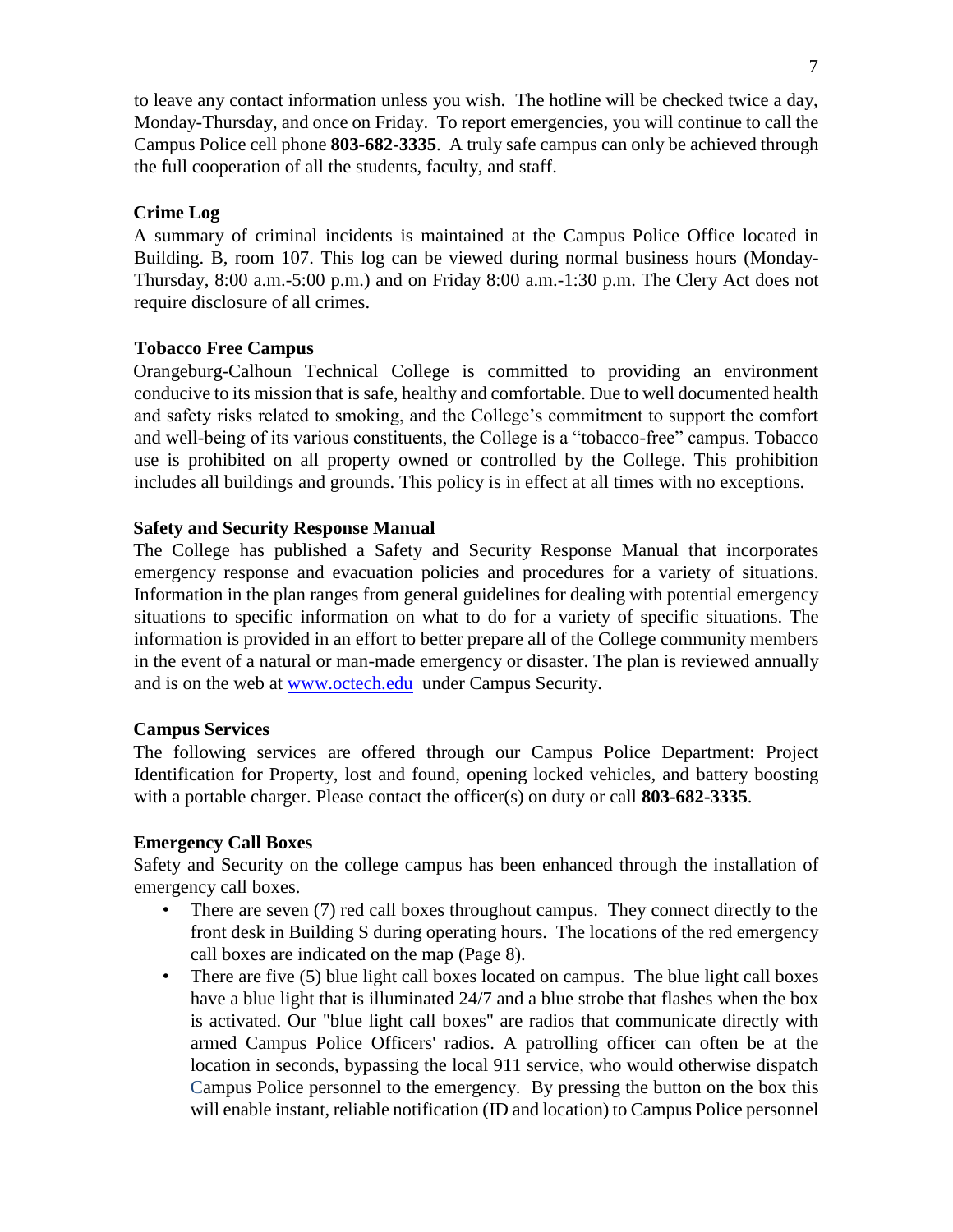during normal College operating hours. The automatic audible instructions will guide users through a step-by-step process. The caller will be able to gain a two-way voice communication with responding personnel to quickly assess the caller's needs. The locations of the Blue Light call boxes are indicated on the map below by the red phone symbol.



### **IMPORTANT**

Please be reminded the Call Box Emergency System is operational when an officer is on duty. If you have an emergency when the College is not staffed with an officer, please call 911.

### **Weapons**

Pursuant to the South Carolina Concealed Weapons Act, other applicable State laws, and the college policy, firearms are not allowed on the campus of Orangeburg-Calhoun Technical College. Any person with a firearm in his/her vehicle is subject to the applicable laws of the State of South Carolina. See South Carolina Code of Laws Section 16-23-420.

**SECTION 16-23-420.** - (A) It is unlawful for a person to possess a firearm of any kind on any premises or property owned, operated, or controlled by a private or public school, college, university, technical college, other post-secondary institution, or in any publicly owned building, without the express permission of the authorities in charge of the premises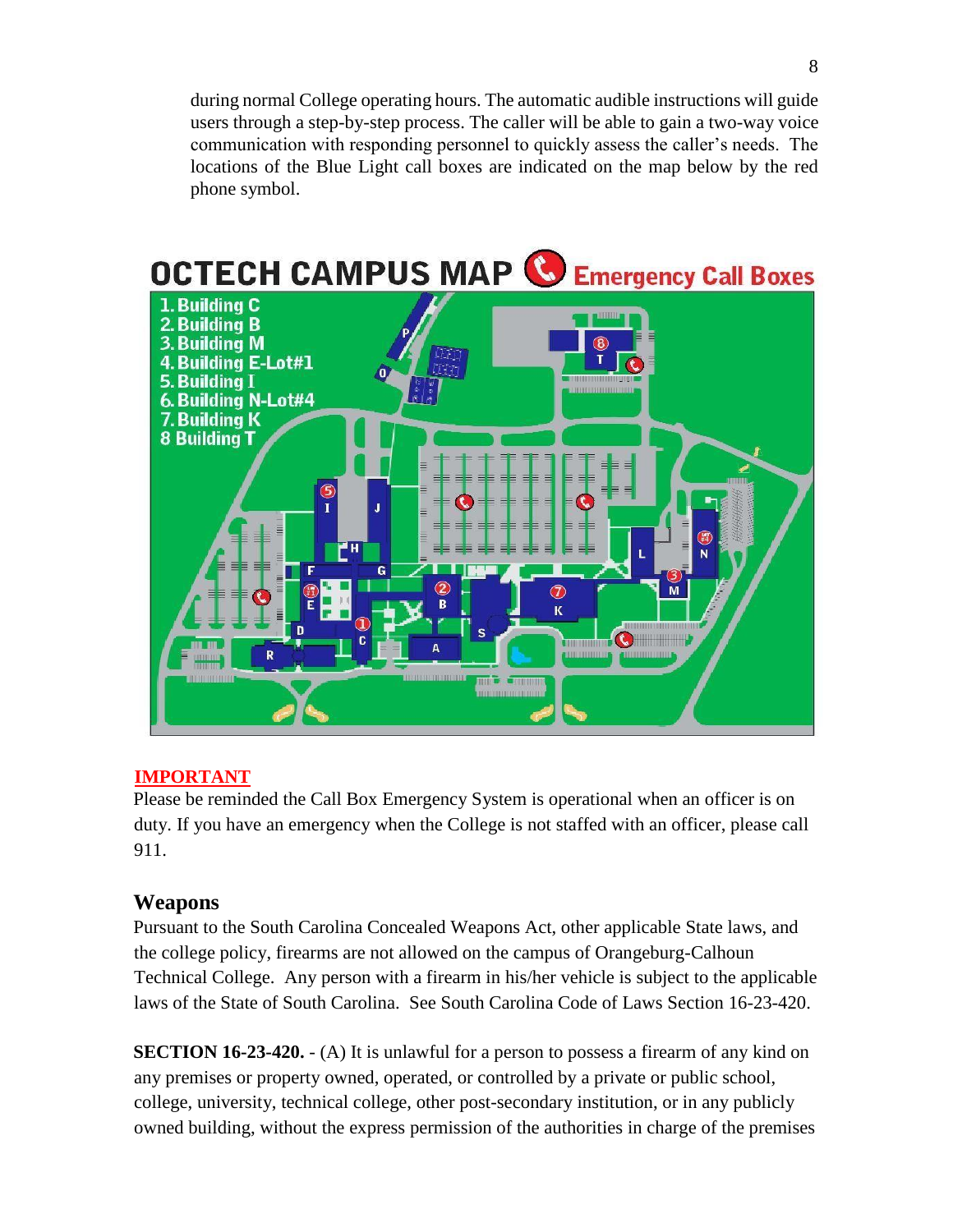or property. The provisions of this subsection related to any premises or property owned, operated, or controlled by a private or public school, college, university, technical college, or other post-secondary institution, do not apply to a person who is authorized to carry a concealed weapon pursuant to Article 4, Chapter 31, Title 23 when the weapon remains inside an attended or locked motor vehicle and is secured in a closed glove compartment, closed console, closed trunk, or in a closed container secured by an integral fastener and transported in the luggage compartment of the vehicle.

Persons whose conduct violates state law will be prosecuted in the appropriate criminal court. In addition, this procedure prohibits carrying any other weapon (knife, sword, blackjack, metal pipe, club, dirk, slingshot, brass knuckles, razor, or other type of weapon, object or device which may be used to inflict bodily injury or death) on campus. This applies to any weapon or replica of a weapon in assembled or unassembled condition.

All prohibited items will be confiscated and may be destroyed. Approval for possession or use, in extremely limited and specific situations, will be considered on a case-by-case basis.

### **Animals Prohibited**

Animals are not allowed on the premises or property of OCTech except for animals trained to assist the disabled, police dogs or police horses, or animals used for educational purposes in academic programs. The feeding of animals (feral, domestic, or wildlife) on campus is prohibited with the exception of those animals trained to assist persons with disabilities.

### **Drugs and Alcohol**

Orangeburg-Calhoun Technical College prohibits the unlawful manufacture, distribution, dispensation, possession or use of illegal drugs or controlled substances by students as set forth in South Carolina Code of Laws, Section 44-S3-11Oet seq. This law prohibits possession or sale of drug paraphernalia (such as roach clips, bongs, water pipes, cocaine spoons) as defined in South Carolina Code of Laws, Section 44-S3-151Oet seq. and the distribution or delivery of an imitation ("look-alike"), non-controlled substance represented as a controlled substance, as defined in South Carolina Code of Laws, Section 44-S3-390. Detailed information on federal and state alcoholic beverage and other drug laws may be found in the Student Handbook.

In the state of South Carolina, it is illegal to purchase, possess or consume alcohol if you are under the age of 21. It is also illegal for a person of legal age to purchase alcohol for a person less than 21 years of age.

The College must maintain its primary function as a center of learning. No one under the influence of alcohol or other drugs will be allowed to attend class or remain on campus. At the same time, it must be clear that local, state and federal laws apply equally on campus as well as off campus. The abuse of alcohol and the use of illegal drugs by members of the College community are incompatible with the goals of our College. Substance abuse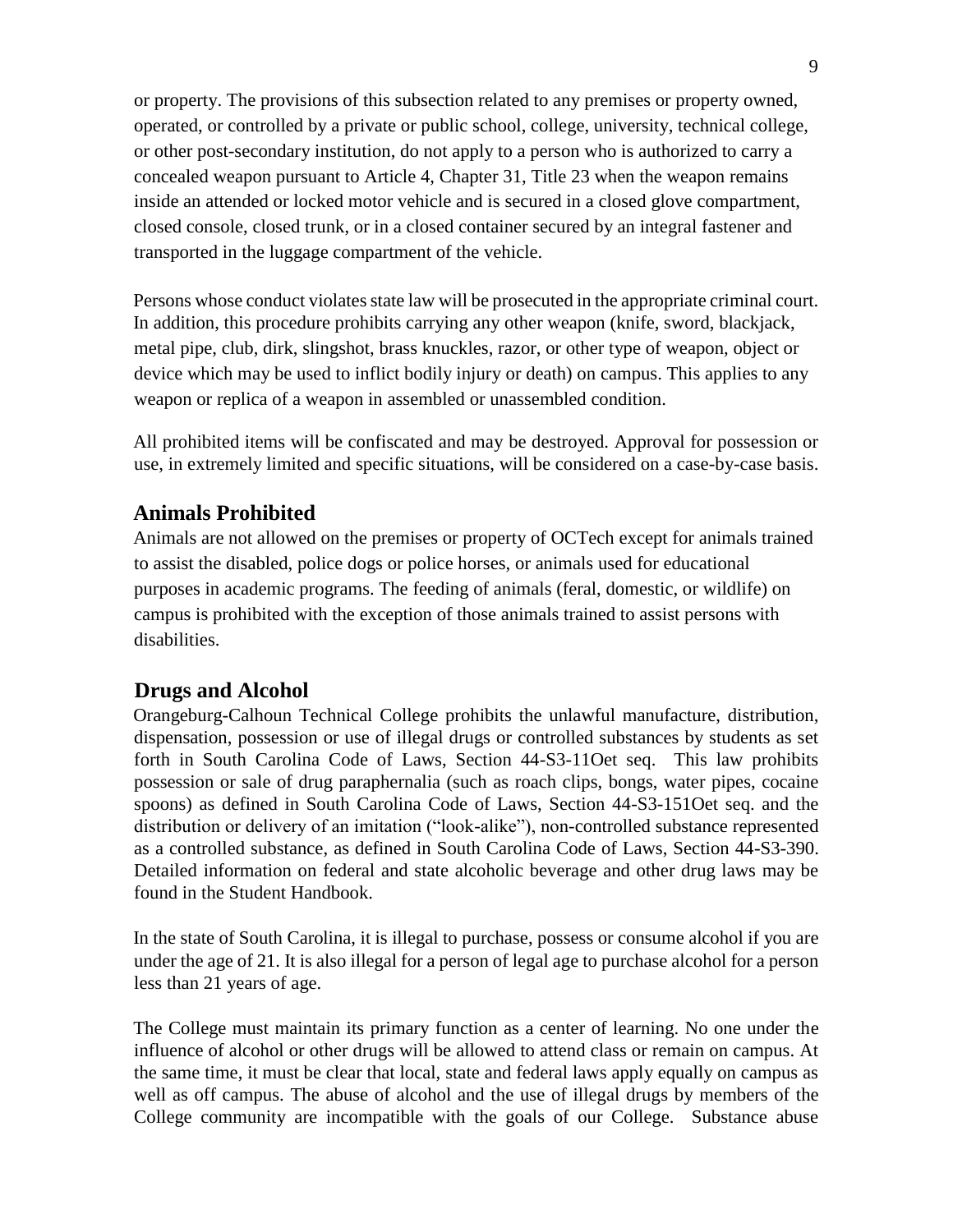programs have been developed both on campus and within this community. They offer alcohol and other drug education, counseling, and referral services. Local agencies are the Dawn Center and Orangeburg Mental Health Clinic.

### **Sex Offender Registry and Access to Related Information**

The federal Campus Sex Crimes Prevention Act, enacted on October 28, 2000, requires institutions of higher education to issue a statement advising the campus community where law enforcement agency information provided by a State concerning registered sex offenders may be obtained. It also requires sex offenders already required to register in the State to provide notice, as required under State law, to each institution of higher education in that State at which the person is employed, carries on a vocation, or is a student. In South Carolina convicted sex offenders must register with the County Sheriff Office where they reside.

In addition, all persons convicted of violations under the laws of the United States or any other state substantially similar to an offense for which registration is required shall provide to the local agency all necessary information for inclusion in the State Sex Offender Registry within ten days of establishing a residence within South Carolina. Any person required to register shall also be required to re-register within ten days following any change of residence.

Nonresident offenders entering the State for employment, to carry on a vocation, or as a student attending school who are required to register in their state of residence or who would be required to register under this section if a resident of South Carolina shall, within ten days of accepting employment or enrolling in school in the State, be required to register and reregister pursuant to this section. For purposes of this section "student" means a person who is enrolled on a full-time or part- time basis, in any public or private educational institution, including any secondary school, trade or professional institution, or institution of higher education.

The State Law Enforcement Division (SLED) maintains a system for making certain Registry information is available via the Internet. The Web address for the SLED State Sex Offender Registry is:<http://www.sled.sc.gov/> and allows you to search for Offenders by Name, City, County, or Zip Code. The information available includes the offender's name; sex, race, age, date of birth, height, weight, eye, hair and skin color; last reported address, any scars, marks or tattoos, aliases used; the date of conviction, the statute violated; if the offender is a predator; and a photograph if available.

Registry information provided under the law shall be used for the purposes of the administration of criminal justice, for the screening of current or prospective employees or volunteers or otherwise for the protection of the public in general and children in particular. Use of the information for purposes not authorized by law is prohibited and a willful violation with the intent to harass or intimidate another can result in prosecution.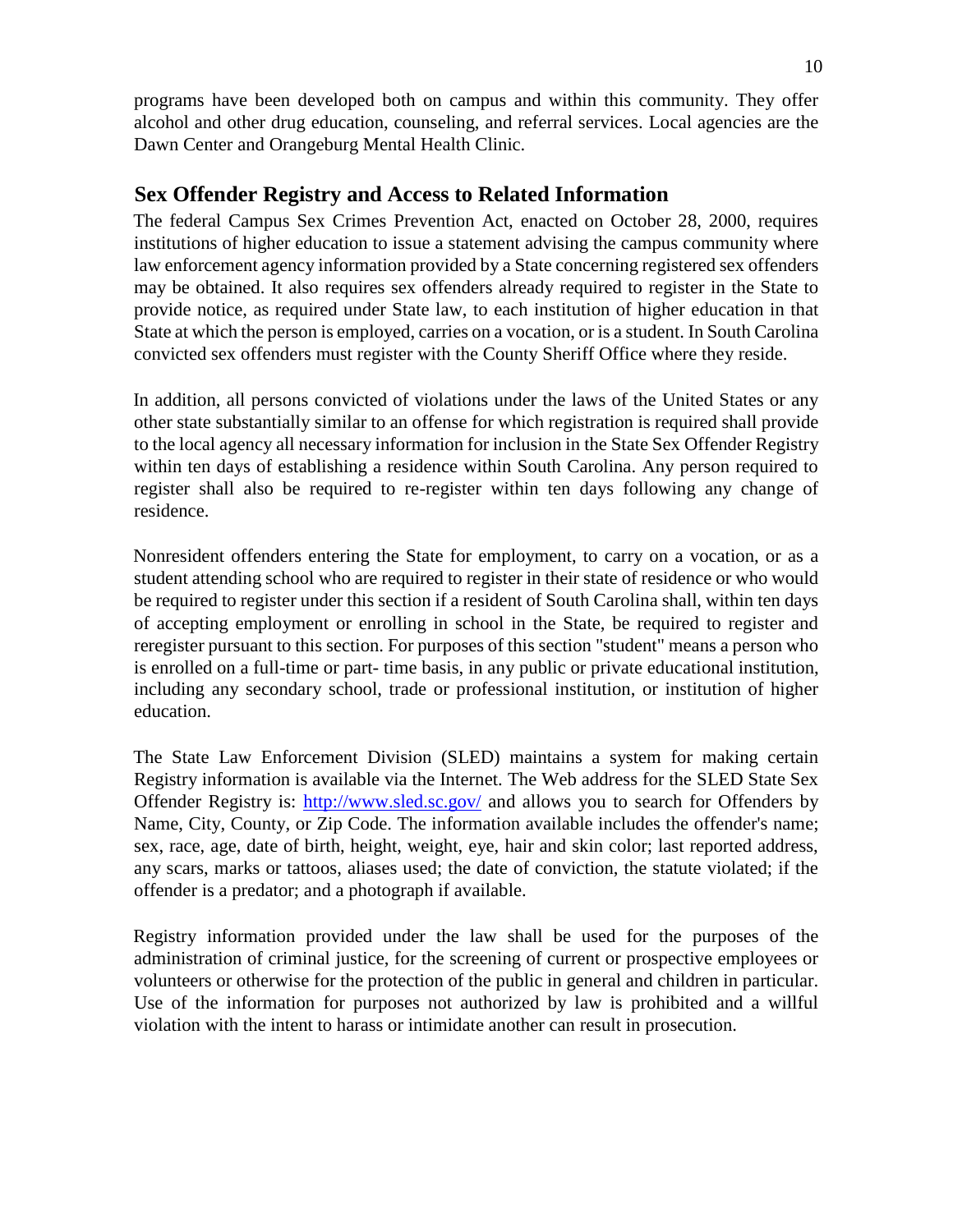### **SECURITY AND ACCESS TO CAMPUS FACILITIES**

The VP for Business Affairs, Human Resources Director and the Chief of Campus Police are responsible for campus safety/security.

In order to ensure that safe environment, the College has partnered with Orangeburg County Sheriff's Department to provide professional police services 24 hours a day, seven days a week. Inspection of grounds and facilities, with the specific intent of evaluating any existing or potential safety hazards, are conducted periodically and findings corrected.

### **Access to Campus Facilities Procedure**

Orangeburg-Calhoun Technical College is committed to providing a safe and secure environment for students, faculty, staff, and visitors.

In accordance with this commitment, we ask that you comply with the following:

- 1. Anyone who needs access to a building on Monday Thursday between the hours of 11:00 p.m. and 7:00 a.m. and Friday between the hours of 1:30 p.m. and 7:00 a.m. and anytime on Saturday, Sunday, and holidays, must have prior authorization from the Chief of Police before entering the campus and/or any buildings during the above hours. The OC Tech Police Office (located in Building B) can be contacted by dialing **803-682-3335** and speaking with the officer on duty or leaving a message on voice mail during normal College business hours. This applies to individuals who have keys, those who have access to keys and those who do not have access to keys.
- 2. No one is permitted to open doors for individuals who do not have keys during the hours mentioned above except campus security personnel who have been authorized to do so by their supervisor.
- 3. Individuals who have been assigned keys are not to loan or entrust their keys to others. The individuals to whom key assignments have been made are and will be held responsible for the security of their respective areas.
- 4. When a faculty or staff member opens a building, or a section of a building for student activities, the students must be supervised during the entire time they are in the building. It is the responsibility of the supervising faculty or staff member to secure the building when the activity has ended.
- 5. At the close of the business or instructional day, it is the responsibility of the individual supervisors or faculty members to secure their respective work areas. This includes windows, doors, and any other means by which unlawful or unauthorized entry might be made.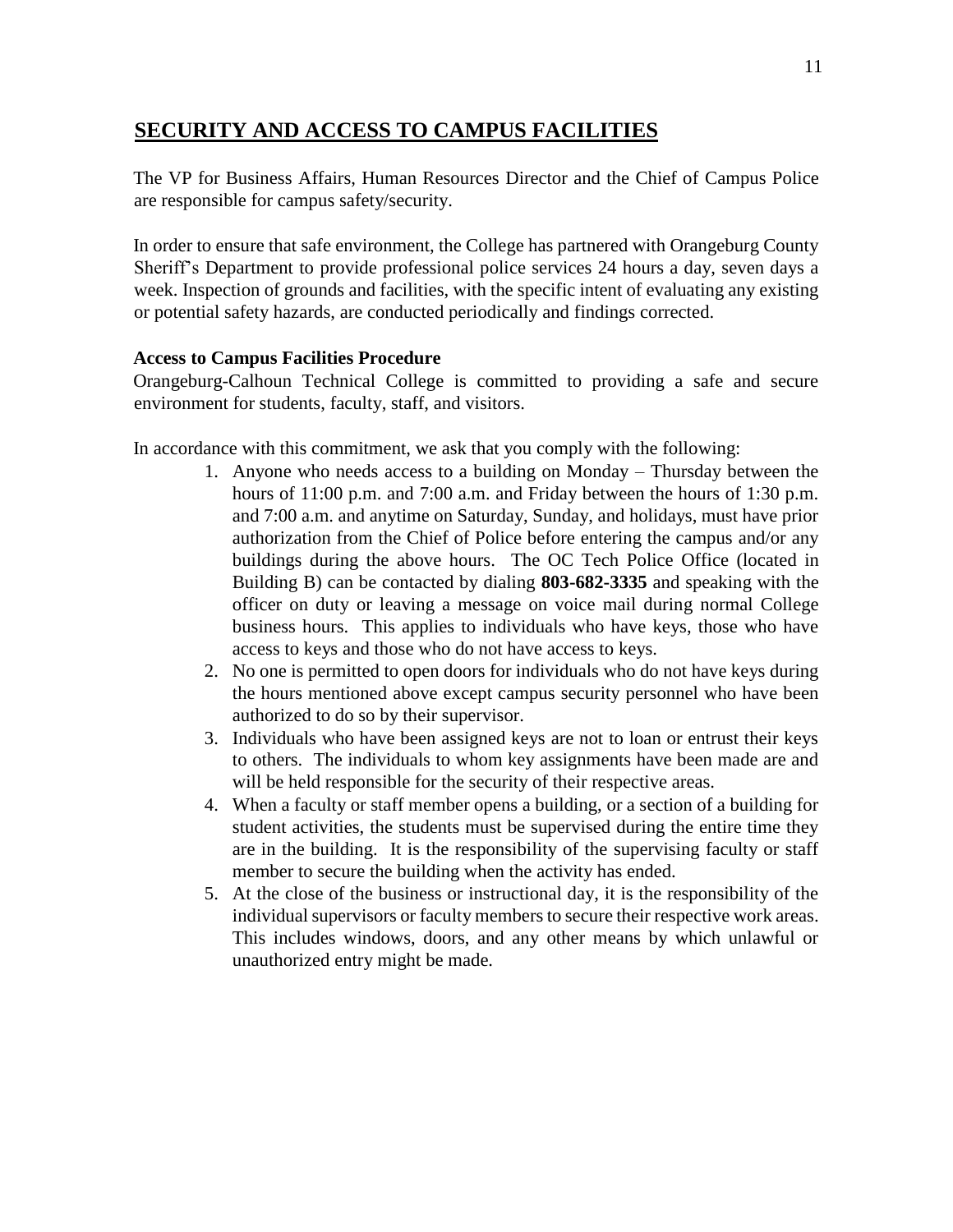### **PROCEDURES VICTIMS SHOULD FOLLOW IF A CRIME OF SEXUAL ASSAULT, DOMESTIC VIOLENCE, DATING VIOLENCE OR STALKING HAS OCCURRED**

Any student, or other member of the college community, who believes that he/she is or has been a victim of sexual harassment or sexual violence may file a report with the college's Chief Student Services Officer, campus law enforcement, or with the College's Title IX Coordinator, or designee. Students may also contact any Responsible Employee who has an obligation to report any claim of sexual harassment or sexual assault to the Title IX Coordinator or designee.

The OC Tech Police Department takes all complaints of sexual assault, domestic violence, dating violence and stalking seriously and actively assists students, faculty, and staff in dealing with matters of this type through civil and criminal means. The following policies and procedures can be found on the College website at [www.octech.edu/](http://www.octech.edu/) [A](http://www.octech.edu/)bout/Policies and Procedures:

- Non-Discrimination, Anti-Harassment and Sexual Misconduct (8.004 & 8.004.01)
- Student Grievance Procedure (4.049.01)
- Student Code of Conduct (4.049.03)
- Student Code Procedures for Addressing Alleged Acts of Sexual Violence and Sexual Harassment (4.049.02)

### **If a Sexual Offense Should Occur, the survivor should:**

- Go to a safe place.
- Contact a safe person to be with you.

The following are options and are not required of a survivor:

- On campus call the Campus Police Department at 803-682-3335. Off campus call local emergency medical service by dialing "911" or their local number. This does not obligate you to file charges or testify in court.
- If you prefer not to call the police, but you want to make it known that a sexual assault has occurred, contact the Vice President for Student Services (803-535-1218) or the Title IX Coordinator (803-535-1207).
- Do not bathe, shower, or douche. Do not urinate, if possible.
- Do not change clothes, if it can be avoided. If changing clothes is necessary, secure you changed clothes inside a paper bag, not plastic. (Evidence deteriorates in plastic).
- Do not eat, drink, smoke, rinse your mouth, or brush your teeth if oral contact took place.
- Do not disturb the crime scene(s).
- Get prompt medical attention. This can be obtained from any hospital emergency room. The will maintain the survivor's confidentiality.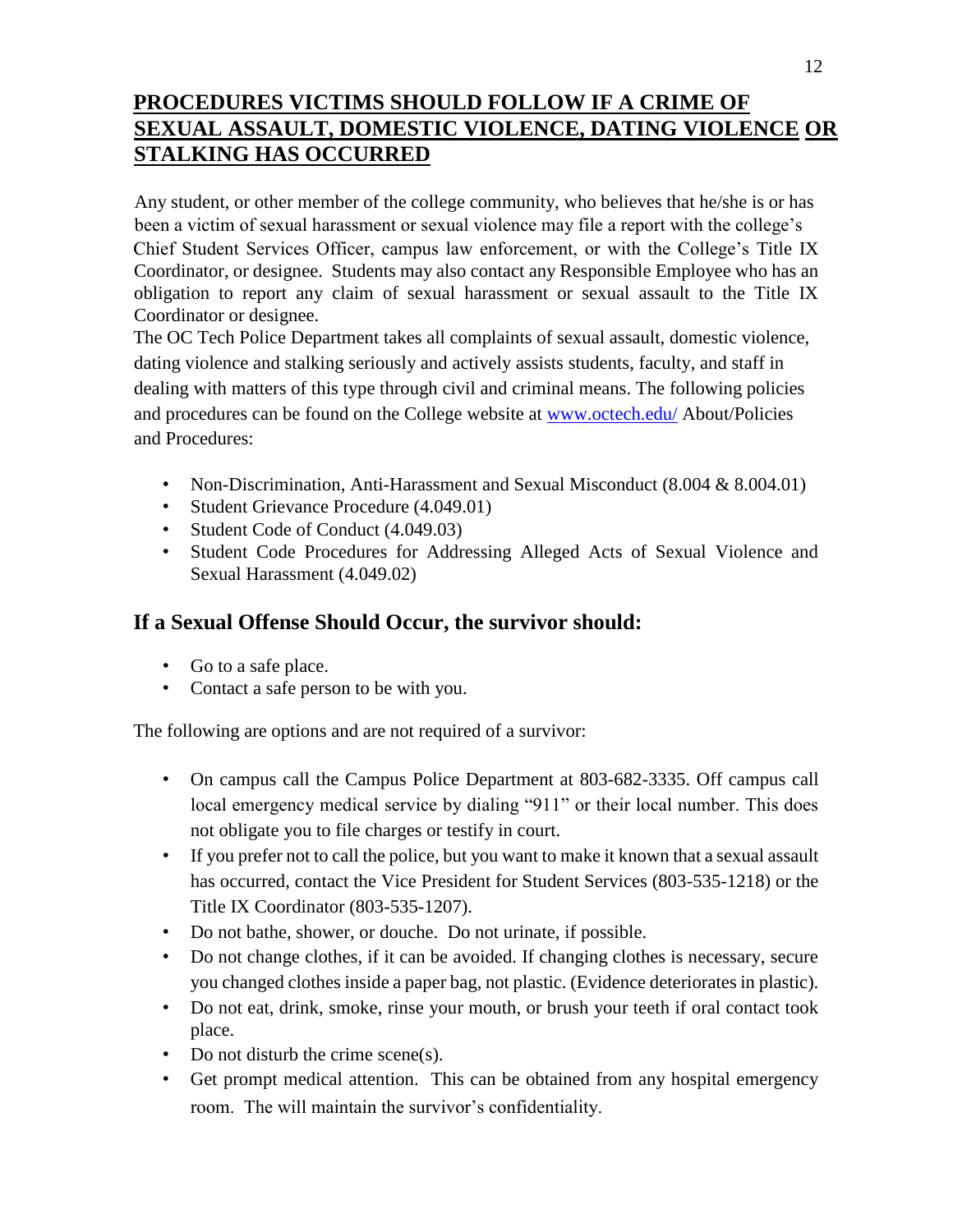- Obtain counseling. CASA Family Systems (local counseling service) maintains your confidentiality. The contact number is 803-531-6189 and 803-539-6265 (pager).
- The survivor has a right to choose who to talk to and who not to talk to at any point.

#### **COLLEGE INFORMATION**

Sexual assault is strictly prohibited by the College. The College's Non-Discrimination, Anti-Harassment and Sexual Misconduct and Student Code Procedures for Addressing Alleged Acts of Sexual Violence and Sexual Harassment procedures comply with S.C. Code Ann. § 59-105-10 et seq. (Supp. 2002), commonly known as the "South Carolina Campus Sexual Assault Information Act".

"Sexual assault" is actual or attempted sexual contact with another person without that person's consent. Sexual assault includes, but is not limited to: intentional touching of another person's intimate parts without that person's consent; or other intentional sexual contact with another person without that person's consent; or coercing, forcing, or attempting to coerce or force a person to touch another person's intimate parts without that person's consent; or rape, which is penetration, no matter how slight, of (1) vagina or anus of a person by any body part of another person or by an object, or (2) the mouth of a person by a sex organ of another person, without that person's consent.

"Consent" is explicit approval and permission to engage in sexual activity demonstrated by clear action, words, or writings. Consent must be informed, voluntary, and mutual, and can be withdrawn at any time. There is no consent when there is force, expressed or implied, or when coercion, intimidation, threats, or duress is used. Whether a person has taken advantage of a position of influence over another person may be a factor in determining consent. Silence or absence of resistance does not imply consent. Past consent to engage in sexual activity with another person does not imply ongoing future consent that that person or consent to engage in that same sexual activity with another person. If a person is mentally or physically incapacitated or impaired that such person cannot understand the fact, nature, or extent of the sexual situation, there is no consent; this includes impairment or incapacitation due to alcohol or drug consumption that meets this standard, or being asleep or unconscious.

The College will impose sanctions on individuals who commit sexual assault. In cases involving a student, an interim (immediate) suspension may be imposed, which means the accused cannot attend classes or be on campus until a preliminary hearing is held (within 10 days). In other cases, the accused may be permitted to attend classes pending a final decision from the Vice President for Student Services. If the recommendation is suspension (from the College) or expulsion (from the College), a hearing will be held. Among the other disciplinary sanctions that may be imposed are the following: reprimand, special conditions, disciplinary probation, loss of privileges, suspension from the college, expulsion from the college, additional measures that may include change in academic and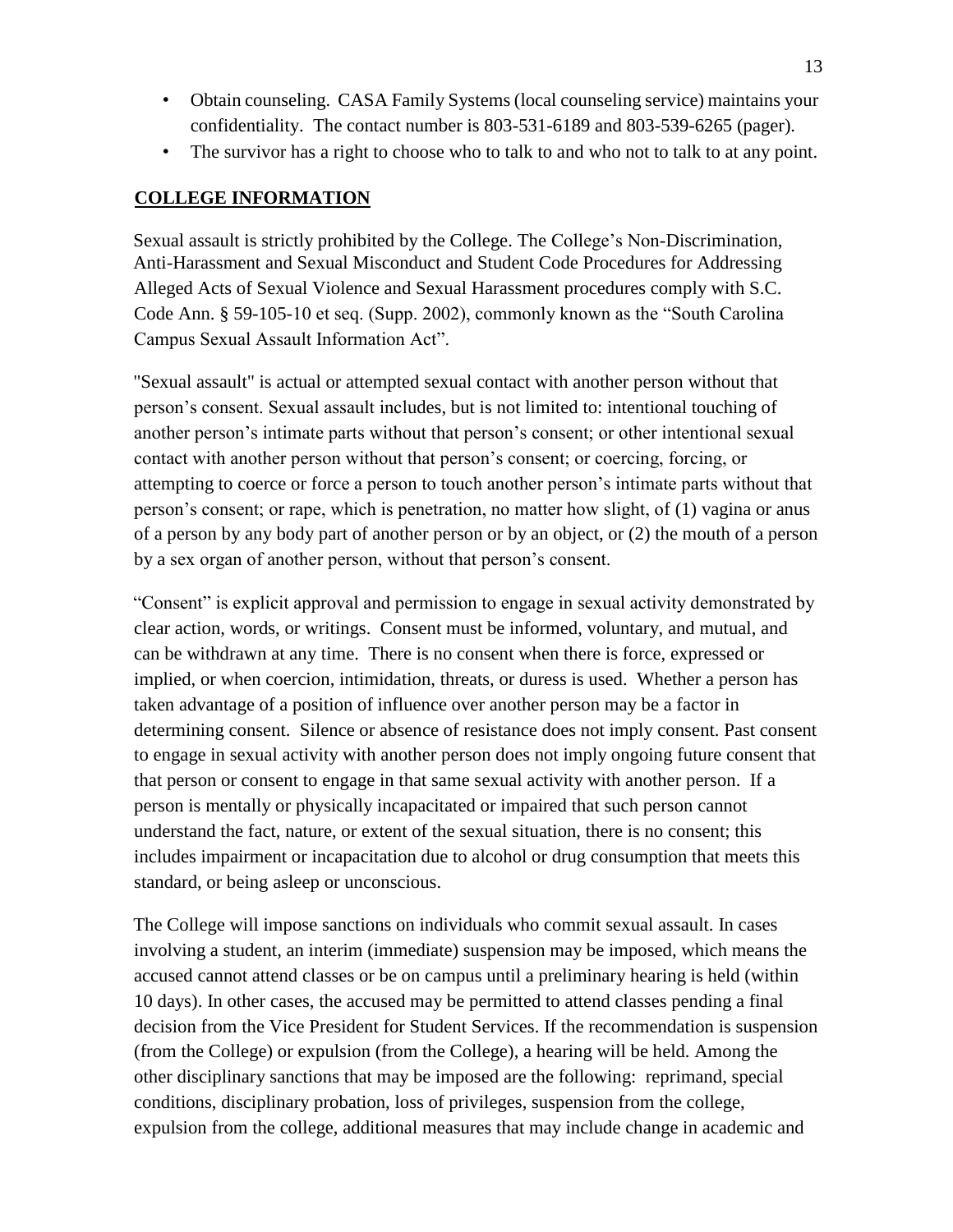extra curricula activities, living arrangement, transportation, dining, and college-related work assignments, or any combination of the sanctions listed.

### **Procedure when a Sexual Assault Is Reported to the OCtech Campus Police Department**

When you notify OC Tech Police Officers of a sexual assault, the following will occur:

- Campus Police will respond to your location on campus, ensure that you are safe and provide you with emergency medical assistance.
- Campus Police will ask you questions about the assault (location and time of the assault, a description of the accused, etc.). If you request to speak to a male or female officer, campus police will make every reasonable effort to accommodate your request, to include contacting another law enforcement agency having concurrent jurisdiction. Local law enforcement may become involved depending on the circumstances surrounding the incident. A family member, friend, or counselor may be with you during the interview.
- Campus Police will protect the crime scene, contact local law enforcement as may become necessary and assist in the collection and preservation of evidence.
- Campus Police will make contact with and escort you to an appropriate medical facility.
- Campus Police will contact other assistance agencies (Orangeburg County Sheriff's Office Victims/Witness Program, etc.) on your behalf. The Victims/Witness coordinator from the Sheriff's Office will help you file any documents related to the S.C. Victim's Compensation Fund.
- Campus Police will treat you and your case with sensitivity, understanding, and professionalism regardless of your gender or the gender of the accused. Officers will not prejudge you or blame you for what occurred.
- Campus Police will NOT release your name to the public or the press.
- Campus Police will continue to be available to you, answer your questions, and explain the system and processes involved (solicitor, courts, etc.).
- Campus Police will professionally investigate your case, which may lead to the arrest and prosecution of the accused. You will be kept up-to-date on the progress of the investigation and/or prosecution.
- When you report a sexual assault on campus, you are not making a commitment to file charges or testify in court. By reporting the matter to the Campus Police, you can be assured of immediate physical protection and transportation to a medical facility.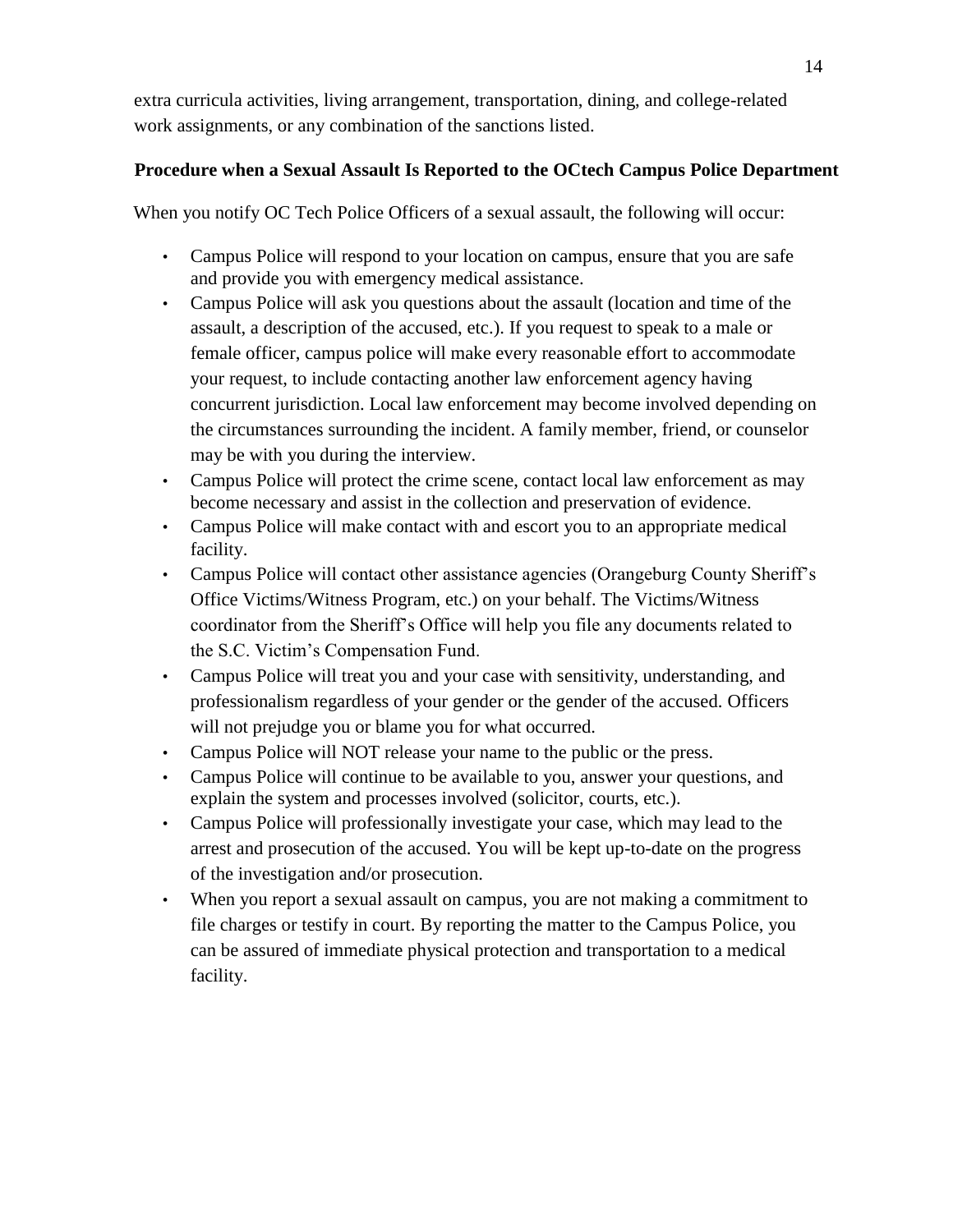### **Procedure when a Sexual Assault Is Reported to the Vice President for Student Services or Title IX Coordinator**

- Upon learning of a sexual assault, the Vice President for Student Services or Title IX Coordinator will contact you to offer the services of Student Services departments or CASA Family Systems. Any information you provide will be kept in the strictest of confidence. OCTech and CASA Family Systems are committed to working together towards improving services of victims of sexual assault or domestic violence.
- The College will protect the Complainants' privacy to the extent possible under the law. In some situations, including those in which disciplinary action is a possible outcome, due process may require disclosure of information to persons accused. The College will make every reasonable effort to abide by Complainants' wishes to remain anonymous; however, the college will balance request for anonymity/confidentiality with the safety of other members of the community.
- Within 5 instructional weekdays after the charge has been filed, the Title IX Coordinator, or designee, shall complete a preliminary investigation of the charge and schedule a meeting with the alleged violator (Respondent) and, if needed, the Complainant.
- Following an investigation by the Title IX Coordinator, or designee, and/or hearing before the Hearing Committee sanctions may be imposed.
- Within 5 instructional weekdays of completion of the preliminary investigation, the Title IX Coordinator, or designee will send a certified letter to Respondent and to the Complainant. This letter will confirm the date of the preliminary hearing, identify the specific regulation(s) that the Respondent allegedly violated, identify the decision, summarize the rationale, and, if the Respondent violated the regulation(s), state the sanction that was imposed.
- If it is determined by the Title IX Coordinator, or designee, that the alleged violation occurred and that a hearing is necessary or if a hearing is requested, the Title IX Coordinator, or designee, shall refer the matter to the Hearing Committee together with a report of the nature of the alleged misconduct, the name of the person(s) filing the complaint(s), the name of the student against whom the charge(s) has (have) been filed, and a summary of the findings from the preliminary investigation.
- When you report a sexual assault to the Vice President for Student Services and/or Title IX Coordinator, he/she is required by law to inform the OC Tech Police Department. However, reporting this crime to the OC Tech Campus Police Department in no way obligates you to press charges or testify in court. Even if you do not want to press charges, we strongly encourage you to contact the police for immediate help. You may discontinue the involvement of Vice President for Student Services and/or Title IX Coordinator and any other police or legal services at any point.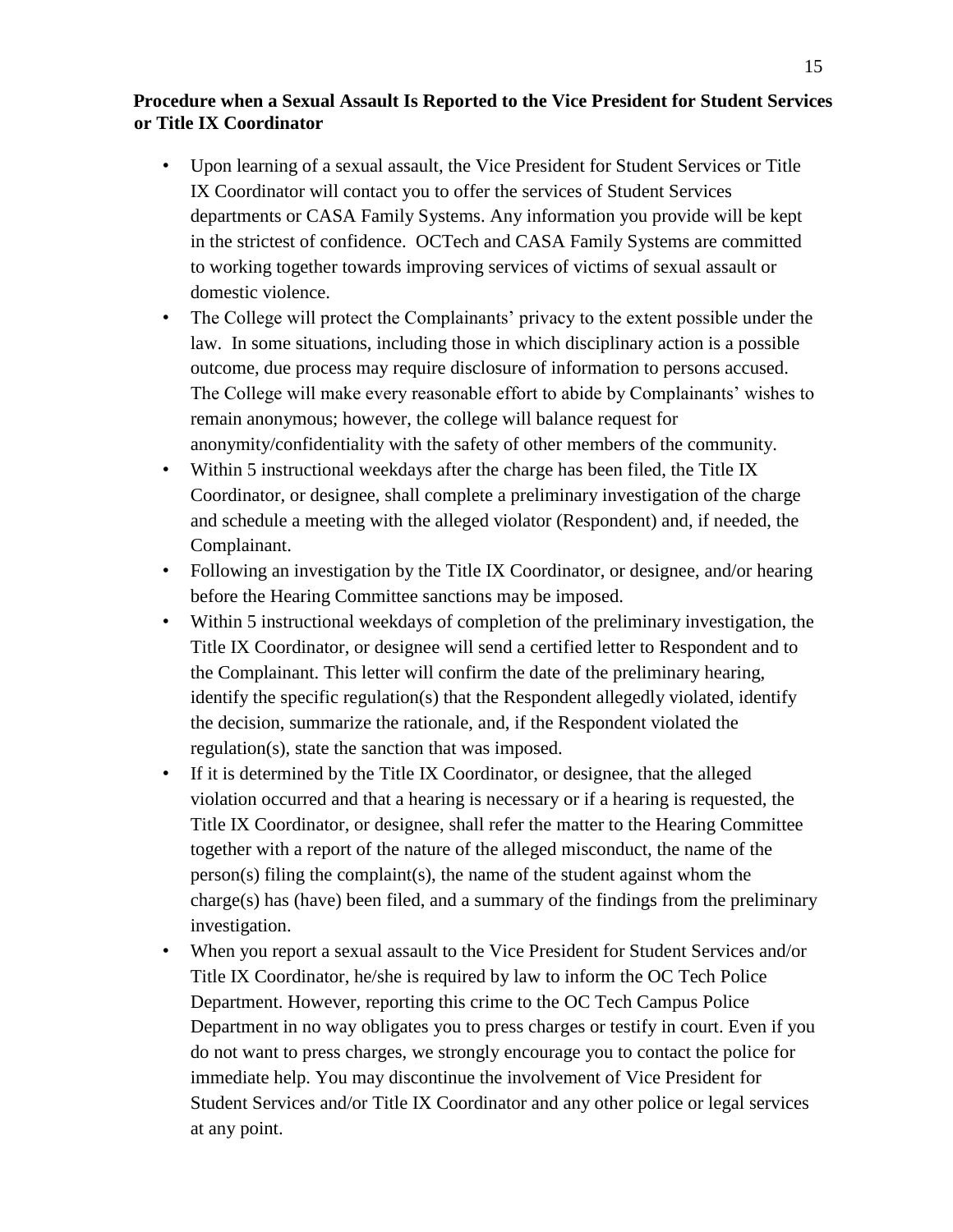*If a sexual assault occurs off campus*, the proper jurisdiction should be notified. Please familiarize yourself with the numbers for emergency assistance (EMS, police) in your area. Even though the incident occurs off campus, counselors and community resources are available to meet with the student.

### **CAMPUS PROGRAMS ON SECURITY, SAFETY, AND CRIME PREVENTION**

Campus safety procedures and practices are included in the College Catalog and OC Tech website (www.octech.edu). Students, faculty, and staff are also informed of these safety practices at orientations and faculty/staff meetings. Students and employees are encouraged to be responsible for their own safety and security.

### **Campus Safety Programs**

In addition to direct efforts in crime prevention and detection, the OC Tech Campus Police Department monitors a number of programs to foster campus safety and security:

### **Freshmen and New Students:**

All new and freshmen students are recommended to attend an orientation session that includes a briefing on crime on campus, security procedures, and department services from the Campus Police Department. Although there is no set schedule for presentations of other crime prevention/education programs, topics on campus crime or related topics are offered by various departments on campus throughout the year.

### **Faculty/Staff**

All security and safety programs offered to students are also available to faculty and staff. The Chief of Police annually presents to the faculty and staff services provided to them by the OC Tech Campus Police Department and any additional information or changes. New employees are provided education on the Non-Discrimination, Anti-Harassment and Sexual Misconduct policies and procedures of the College, and their responsibility under Title IX as a Responsible Employee. They are given information about the safety and security policies and procedures of the college.

### **Security Awareness Programs**

Monthly crime prevention posters are displayed in campus facilities to help educate the college community on new prevention techniques and bystander intervention and awareness. The College has implemented an awareness campaign "Be Aware, Be Alert, and Be Safe". There are events and information circulated to promote this program which includes, but is not limited to bystander intervention, dating violence, domestic violence, sexual assault stalking information, and prevention and risk reduction.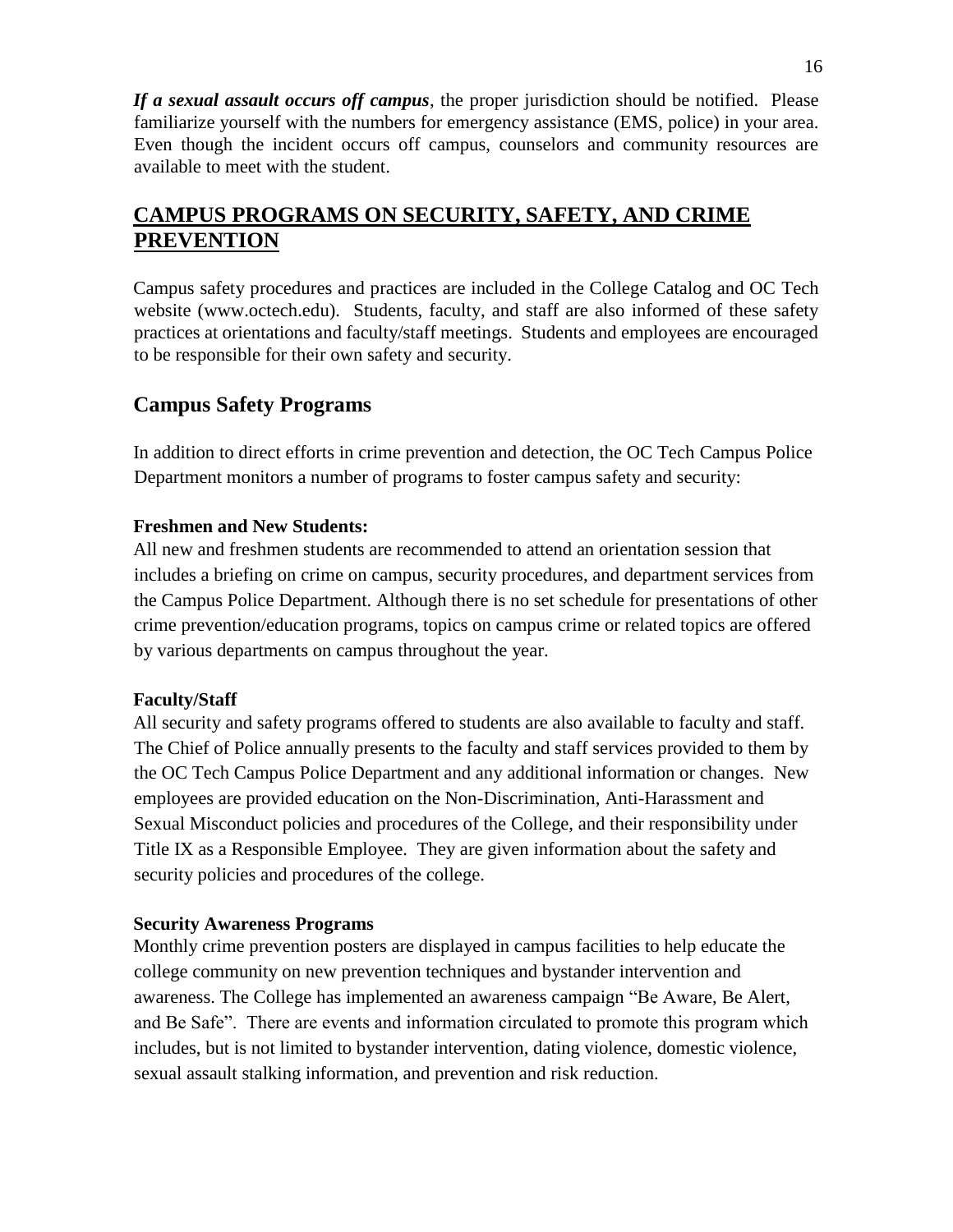### **HELPFUL TELEPHONE NUMBERS**

#### **Chief of Police, Mr. Douglas Stokes** Office: 803-535-1393, Cellular: 803-682-0583

**Campus Police Department** Cellular: 803-682-3335, College Office: 803-535-1336

**VP of Business, Mr. Kim Huff** College Office: 803-535-1204, Cellular # 843-560-1788

**VP of Student Services and Deputy Title IX Coordinator, Dr. Sandra Davis** College Office: 803-535-1218, Cellular: 803-378-9737, Building S, Office 126

**Human Resources Director and Title IX Coordinator, Mrs. Marie S. Howell** College Office: 803-535 1207, Cellular: 843-437-7216, Building A, Office 100C

#### **OFF CAMPUS ASSISTANCE**

\*\*\*\*\*\*\* 911 \*\*\*\*\*\*\*\*\*

1. Local Law Enforcement Agencies --

 Orangeburg County Sheriff #803-534-3550 Orangeburg Public Safety #803-534-2812

- 2. Local Fire Department -- Phone # 803-533-6046
- 3. EMS (RESCUE SQUAD) -- Phone # 803-531-3020
- 4. SC Highway Patrol Department -- Phone # 803-531-6840/6841
- 5. Local Hospital (TRMC) -- Phone # 803-395-2201
- 6. County Health Department -- Phone # 803-536-9060
- 7. The American Red Cross -- Phone # 803-534-5735
- 8. Department of Public Utilities (DPU) -- Phone #803- 268-4000
- 9. County and State Engineers -- Phone # 803-531-6850
- 10. CASA Family Systems—Phone # 803-531-6189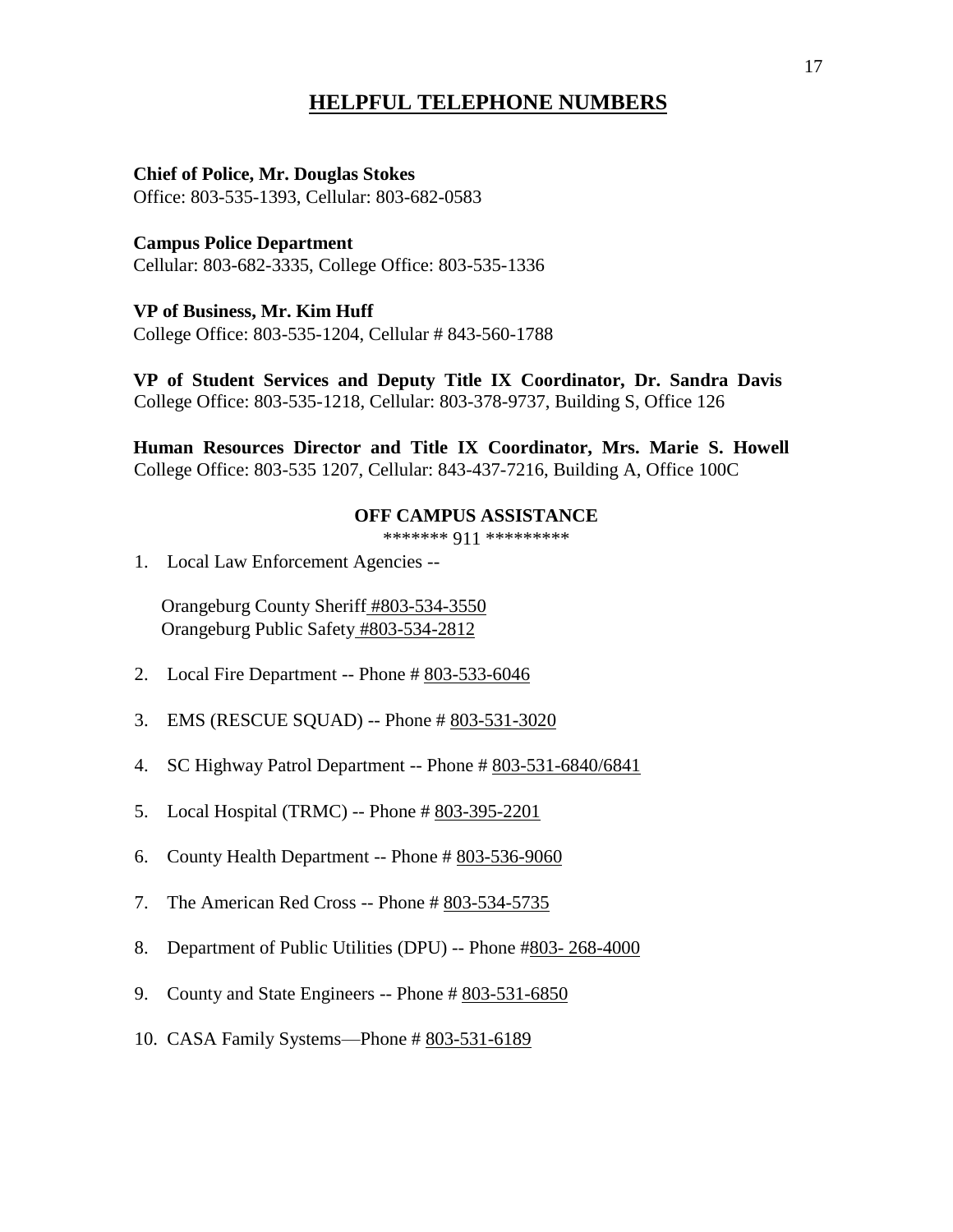### **CAMPUS CRIME STATISTICS**

The Crime Awareness and Campus Security Act of 1990 were enacted on November 8, 1990. The Act requires college campuses to make available statistics of any criminal incidents and/or arrests, and to report, on an annual basis, the number of criminal incidents (murder, rape, robbery, aggravated assault, burglary, and/or motor theft). The College is also required to report the number of arrests involving liquor law, drug abuse and/or weapons violations.

The Chief of Police collects, compiles, and disseminates this data for the College's annual security report.

### **STATISTICAL DEFINITIONS**

### **Campus**

ON CAMPUS is defined as any building or property, owned or controlled by an institution of higher education, within the same reasonably contiguous geographic area to the institution, and used by the institution in direct support of, or in a manner related to the institution's educational purposes. This includes residence halls and property within the same reasonably contiguous geographic area of the institution that is owned by the institution but controlled by another person, is frequently used by students, and supports the institutional purposes.

### **Non-campus Building or Property**

NON-CAMPUS BUILDING OR PROPERTY is defined as any building or property owned or controlled by student organizations officially recognized by the institution. Also, any building or property (other than a ranch campus) owned or controlled by an institution of higher education that is used in direct support of, or in relation to, the institution's educational purposes, is frequently used by students, and is not within the same reasonably contiguous geographic area of the institution.

### **Public Property**

PUBLIC PROPERTY is defined as all public property, including thoroughfares, streets, sidewalks, and parking facilities within the campus or immediately adjacent to and accessible from the campus.

### **Hate Crimes**

We report, by category of prejudice, any crime reported pursuant to the act, or any other crime involving bodily injury, that manifests evidence that the victim was intentionally selected because of the his/her actual or perceived race, religion, sexual orientation, gender, disability or ethnicity.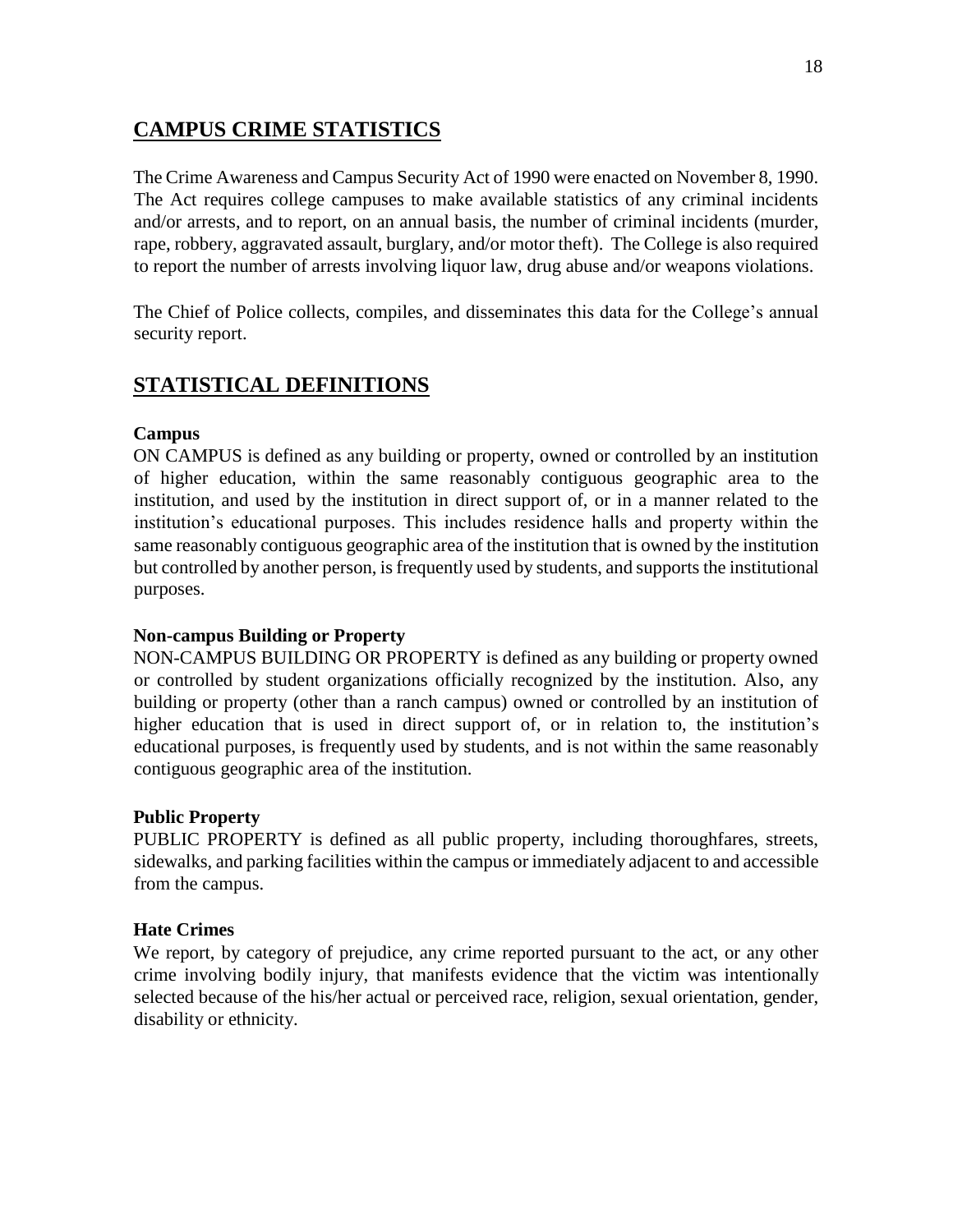### **Disciplinary Referrals**

This is a list of the number of disciplinary referrals for each of the following offenses during the three listed calendar years. The statistics do not include drunkenness or driving under the influence

### **Reporting changes for the Campus Security Policy/Campus Crime Statistics Report have been amended to include the following:**

- Two new crime reporting categories (manslaughter and arson)
- Arrests or persons referred for campus disciplinary action for liquor law violations, drug-related violations, and weapons possession,
- Redefinition of reporting area: *Campus, Non-Campus Building or Property and Public Property.*

**NOTE:** Statistics for crimes on Non- Campus Building or Property have been provided by the St. Matthews Police Department.

\*\*\* No crimes occurred that required disclosure under Clery Act Compliance.\*\*\*